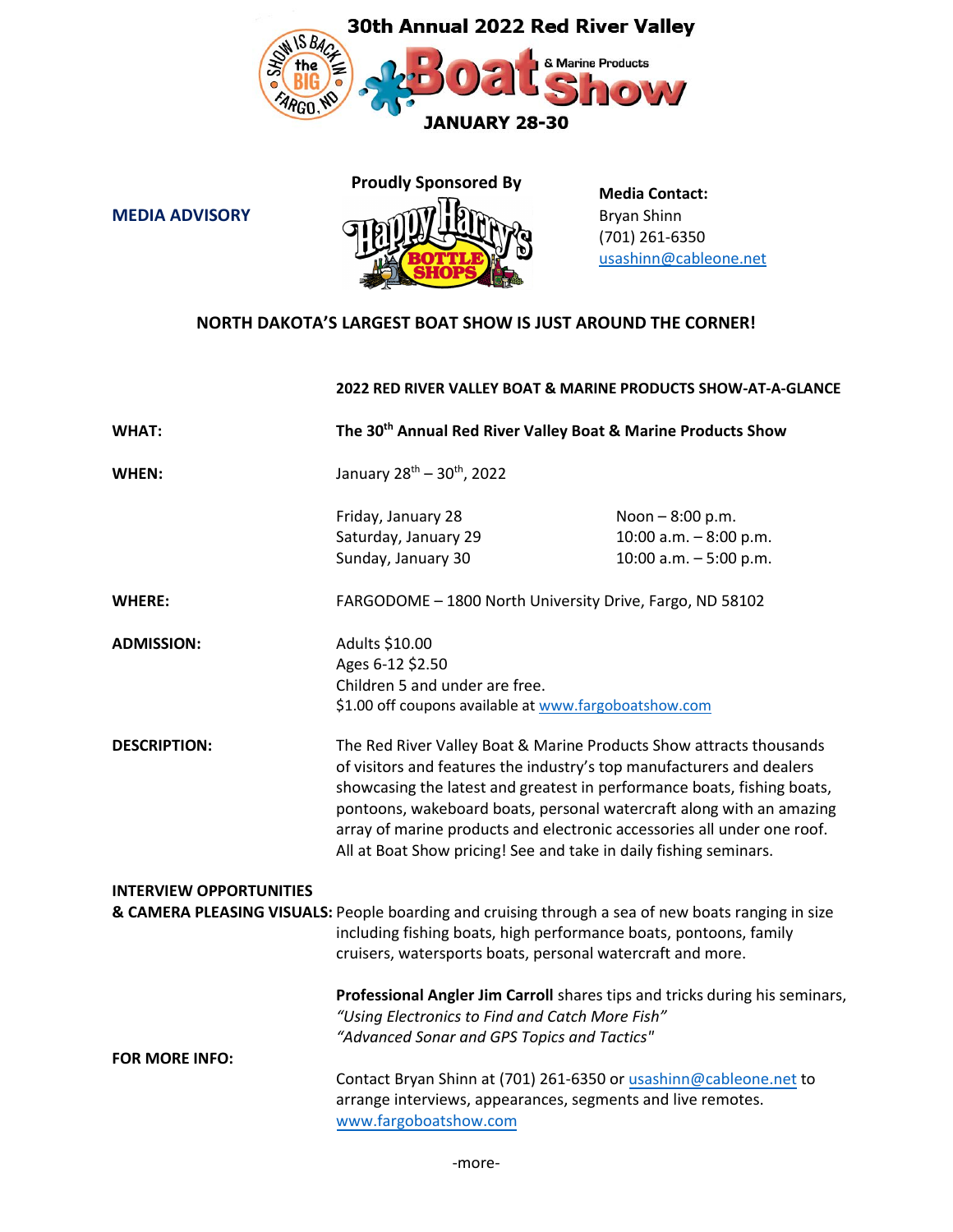

# **THE RED RIVER VALLEY BOAT & MARINE PRODUCTS SHOW RETURNS TO THE FARGODOME FOR ITS 30TH YEAR – JANUARY 28 TH THROUGH THE 30 TH , 2022.**

| <b>ABOUT THE BOAT SHOW:</b>       | Celebrating its 29 <sup>th</sup> year, the Red River Valley Boat & Marine<br>Products Show hosts scores of exhibitors and attracts the<br>imagination and interest of thousands of outdoor enthusiasts<br>from across the region to come explore and experience<br>everything you need for a successful day on the water - all<br>under one roof!                                                                                                                                                                                                      |  |
|-----------------------------------|--------------------------------------------------------------------------------------------------------------------------------------------------------------------------------------------------------------------------------------------------------------------------------------------------------------------------------------------------------------------------------------------------------------------------------------------------------------------------------------------------------------------------------------------------------|--|
|                                   | Catch up with boating experts and see and learn about the<br>latest features and innovations in the marine industry. Show-<br>goers will be excited to find hundreds of power boats, including<br>pontoons, family cruisers, runabouts, fishing boats, personal<br>watercraft and so much more! All at Boat Show pricing!                                                                                                                                                                                                                              |  |
|                                   | In addition to the large selection of exhibits at the show, there<br>will be special fishing seminars by professional angler Jim<br>Carroll. His daily seminars will help you learn best practices to<br>catch more fish. The Red River Valley Boat & Marine Products<br>Show is family-owned and operated by Cenaiko Productions.                                                                                                                                                                                                                     |  |
| <b>ABOUT CENAIKO PRODUCTIONS:</b> | Cenaiko Productions, Inc. founded in 1964, has seen steady<br>growth through the years. After its start with one small<br>sportsmen's show in Fargo, North Dakota, the firm began<br>branching out into other Midwest markets. CPI now produces<br>five consumer expositions, in St. Paul and St. Cloud, Minnesota;<br>Fargo, North Dakota; and Sioux Falls, South Dakota. The<br>company is recognized as one of the largest exposition<br>producers in the Upper Midwest. It is also one of the few<br>remaining family-run businesses in the field. |  |
| FOR MORE SHOW INFO VISIT:         | www.fargoboatshow.com<br>Facebook: facebook.com/redrivervalleyboatshow                                                                                                                                                                                                                                                                                                                                                                                                                                                                                 |  |

### **FOR FURTHER INFORMATION, MEDIA REGISTRATION AND OR REQUESTS PLEASE CONTACT:**

Bryan Shinn at **(701) 261-6350** or email [usashinn@cableone.net](mailto:usashinn@cableone.net) We will be happy to help you arrange interviews, appearances, demonstration and live remotes.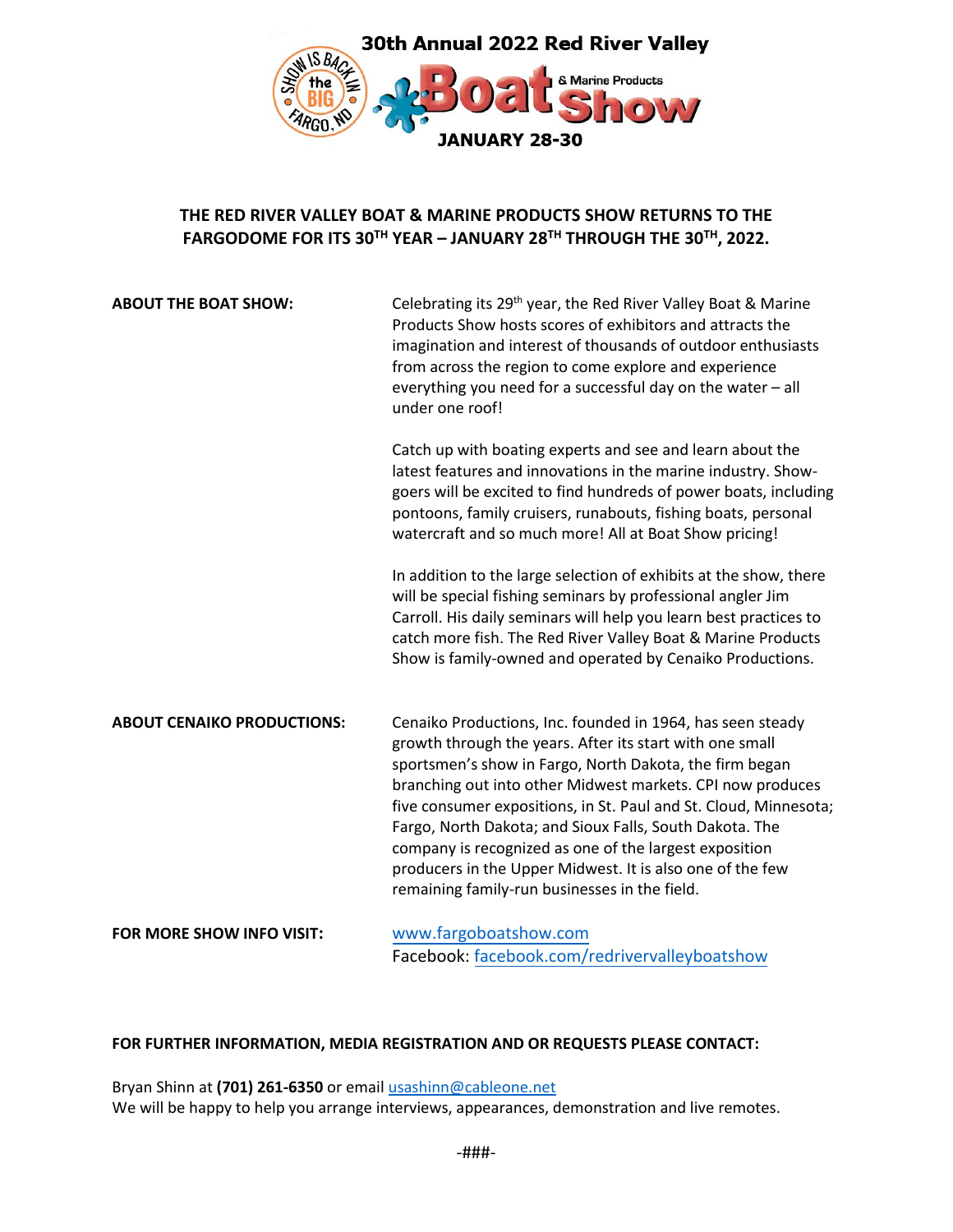



**Media Contact:** Bryan Shinn (701) 261-6350 [usashinn@cableone.net](mailto:usashinn@cableone.net)

FOR IMMEDIATE RELEASE

## **RED RIVER VALLEY BOAT & MARINE PRODUCTS SHOW OPENS JANUARY 30TH AT THE FARGODOME**

North Dakota's largest Boat Show is back at the FARGODOME! See the latest in fishing boats, pontoons, wakeboard boats, personal water craft and more from the top manufactures and dealers. See the latest in electronic navigation, fish-finding equipment, rods, reels, and other marine accessories. Come for the Boat Show pricing and stay for great fishing seminars by national professional angler Jim Carroll.

| <b>SHOW DATE &amp; HOURS:</b> | Friday, January 28                                    | Noon $-8:00$ p.m.       |  |
|-------------------------------|-------------------------------------------------------|-------------------------|--|
|                               | Saturday, January 29                                  | 10:00 a.m. $-8:00$ p.m. |  |
|                               | Sunday, January 30                                    | 10:00 a.m. $-5:00$ p.m. |  |
| <b>TICKET INFORMATION</b>     | Adults $-$ \$10.00                                    |                         |  |
|                               | Ages $6-12 - $2.50$                                   |                         |  |
|                               | Children 5 and under are free.                        |                         |  |
|                               | \$1.00 off coupons available at www.fargoboatshow.com |                         |  |
| FOR MORE SHOW INFO VISIT:     | www.fargoboatshow.com                                 |                         |  |
|                               | Facebook: facebook.com/redrivervalleyboatshow         |                         |  |

### **FEATURED SEMINARS AND SPEAKERS**

Boaters and fishermen will have the opportunity to learn from a pro during the Boat Show's free daily seminars. **Professional angler Jim Carroll** will be on site to share tips, tricks, and best practices to use electronics to catch more fish. Jim will be giving his seminar all three days of the Show.

### **FOR FURTHER INFORMATION, MEDIA REGISTRATION AND OR REQUESTS PLEASE CONTACT:**

Bryan Shinn at **(701) 261-6350** or email [usashinn@cableone.net](mailto:usashinn@cableone.net) We will be happy to help you arrange interviews, appearances, demonstration and live remotes.

The event is produced by Cenaiko Productions, Inc. of Minneapolis, MN.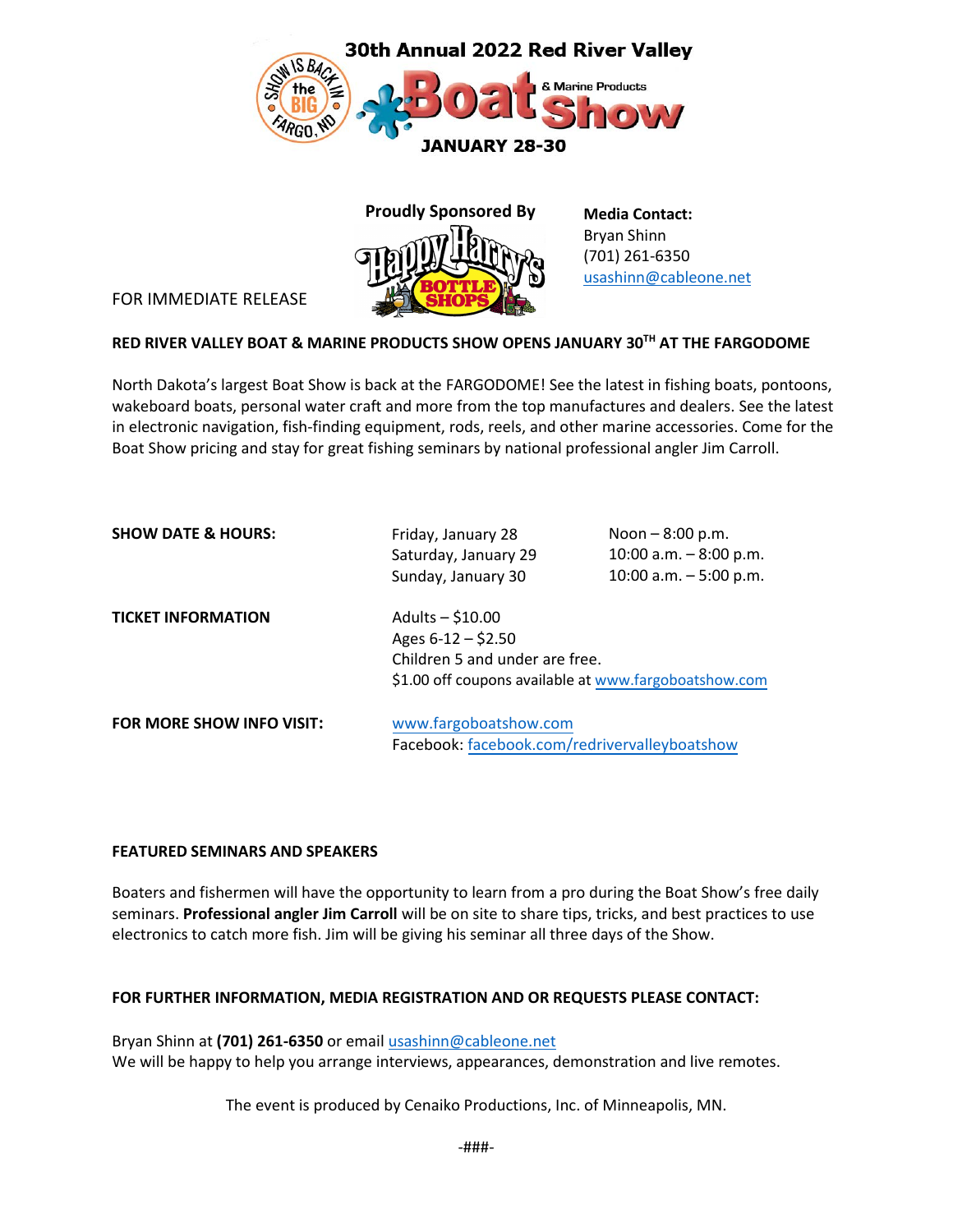



 **Media Contact:** Bryan Shinn (701) 261-6350 [usashinn@cableone.net](mailto:usashinn@cableone.net)

FOR IMMEDIATE RELEASE

# **NATIONAL FISHING PRO JIM CARROLL APPEARING AT THE 30TH ANNUAL RED RIVER VALLEY BOAT & MARINE PRODUCTS SHOW**

**The Red River Valley Boat & Marine Products Show returns to the FARGODOME January 28 th to 30 th**

**FEATURED SPEAKER**: Professional angler **Jim Carroll** will be on site to share tips, tricks, and best practices to use electronics to catch more fish. Jim will be giving his seminar all three days of the Show.

His seminar topics are; "**Advanced Sonar and GPS Topics and Tactics & Marine Electronic Basics to Find and Catch More Fish"**

**JIM CARROLL:** Jim Carroll is one of the top professional walleye anglers in the country. Growing up in Minot, North Dakota, his family and friends would tell you that he had a real passion for everything outdoors. Whether it was hunting ducks with his Dad, fishing for walleyes on the Missouri River with his Uncle Dan, or just catching bullheads in the Mouse River with the neighborhood kids, Jim did it all with a zeal and enthusiasm that remains undiminished to this day. Now entering his 19<sup>th</sup> year fishing at the highest levels of the sport, he has competed on the NAWA, PWT, NWT and AIM professional tournament circuits earning over 30 "Top-10" finishes in competitive walleye tournaments. Jim also works very hard off the water as a product consultant, tackle designer, seminar speaker, and tournament emcee at events like the North Dakota Governor's Walleye Cup. He is deeply committed to the future of the sportfishing industry. Jim is currently an AIM Board Member, and a lifetime member of Lure 'em for Life which is an organization of North Dakota volunteers who teach fishing and aquatic education to children.

Jim will appear at the Boat & Marine Products Show all three days.

| <b>SHOW DATE &amp; HOURS:</b>                   | Friday, January 28                                                                                                    | Noon $-8:00$ p.m.       |
|-------------------------------------------------|-----------------------------------------------------------------------------------------------------------------------|-------------------------|
|                                                 | Saturday, January 29                                                                                                  | 10:00 a.m. $-8:00$ p.m. |
|                                                 | Sunday, January 30                                                                                                    | 10:00 a.m. $-5:00$ p.m. |
| <b>ADMISSION:</b>                               | Adults \$10.00, Ages 6-12 \$2.50, Children 5 and under are free.<br>\$1.00 coupons available at www.fargoboatshow.com |                         |
| FOR MORE SHOW INFO VISIT: www.fargoboatshow.com |                                                                                                                       |                         |
| Facebook: facebook.com/redrivervalleyboatshow   |                                                                                                                       |                         |

#### **FOR FURTHER INFORMATION, MEDIA REGISTRATION AND OR REQUESTS PLEASE CONTACT:**

Bryan Shinn at **(701) 261-6350** or email **[usashinn@cableone.net](mailto:usashinn@cableone.net)** We will be happy to help you arrange interviews, appearances, demonstration and live remotes.